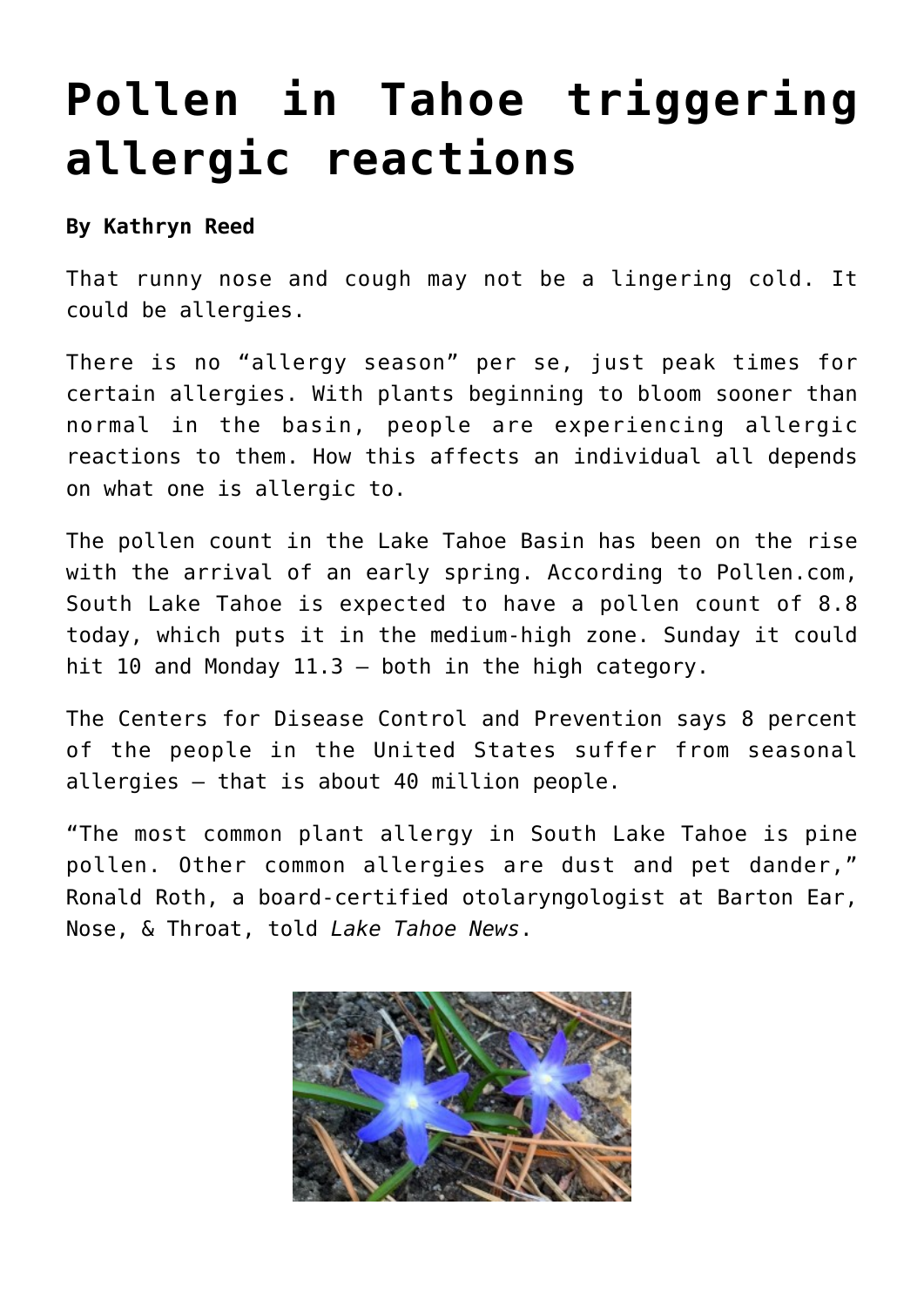Plants, flowers and trees are blossoming and blooming in Lake Tahoe. Photo/LTN

Pollen is the main allergen of hay fever.

One way to help curb the problem is to stay inside and try not to bring pollen indoors. But this can make people feel like a shut-in. It also means not opening windows to have a fresh breeze.

While plant allergies are seasonal, dust allergies can be a year-round problem. However, dust and fungus allergies are more common in winter, according to Roth.

"If you experience allergies, try an over the counter medication. Decongestants such as Claritin or Zyrtec, or nasal spray, including Nasacort, can relieve allergy symptoms for some people," Roth said.

## **He offered these tips:**

- Wash your pets.
- Change your air filters.
- Buy down-proof pillowcases and protectors.
- A HEPA air filter can also make it easier to breathe.

• If you're seeing persistent symptoms, contact your primary care provider for a prescription medication or for other treatment options.

## **Symptoms include:**

- Runny nose
- Congestion
- Headaches